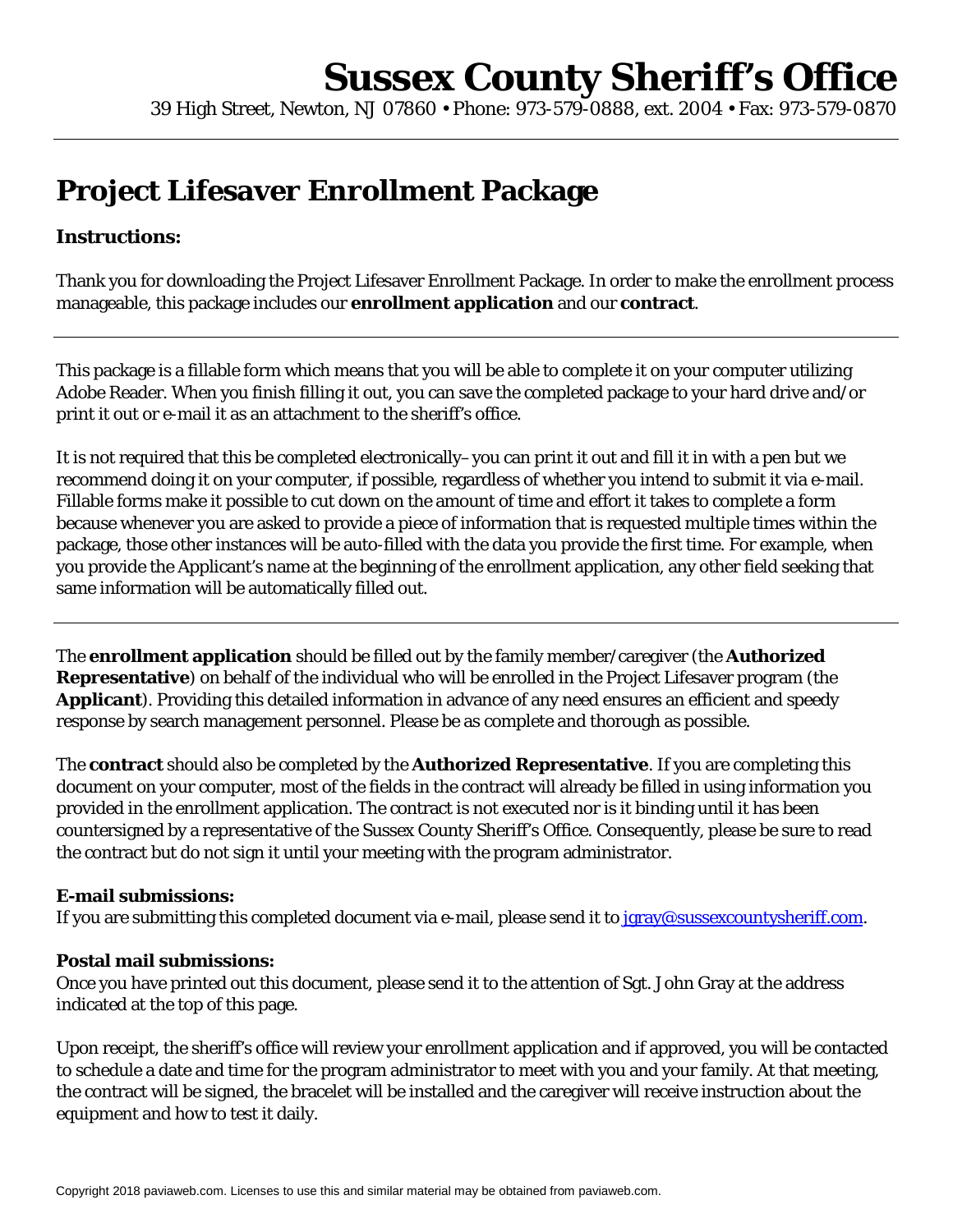#### **Sussex County Sheriff's Office PROJECT LIFESAVER ENROLLMENT APPLICATION Page 1 of 5**

This application is divided into three sections—the first section requires information about you, the **Authorized Representative**. The second section seeks additional emergency contact information (you are the primary contact person). The last section of the application is where you are asked to provide in-depth information about the individual being enrolled, the **Applicant**. Remember, all sections are to be filled out by you, the **Authorized Representative**.

| <b>Applicant's Name:</b> | $\bigcirc$ Adult<br>O Juvenile |
|--------------------------|--------------------------------|

## **Section 1: Authorized Representative Information** As the authorized representative, you will also serve as the **primary contact person**. Name: Relationship to Applicant: Address: Home phone: Cell phone: Other phone: E-mail: Name of employer: Employer's address: Work phone:

| <b>Section 2: Secondary Emergency Contact Information</b><br>If an emergency arises and we are unable to reach the authorized representative, we will contact the individual you<br>designate below. Please also provide contact information for two additional people that the Applicant may contact. |             |                              |              |
|--------------------------------------------------------------------------------------------------------------------------------------------------------------------------------------------------------------------------------------------------------------------------------------------------------|-------------|------------------------------|--------------|
| Name:                                                                                                                                                                                                                                                                                                  |             |                              |              |
| Relationship to Applicant:                                                                                                                                                                                                                                                                             |             |                              |              |
| Address:                                                                                                                                                                                                                                                                                               |             |                              |              |
| Home phone:                                                                                                                                                                                                                                                                                            | Cell phone: |                              | Other phone: |
| E-Mail:                                                                                                                                                                                                                                                                                                |             |                              |              |
| Name of employer:                                                                                                                                                                                                                                                                                      |             |                              |              |
| Employer's address:                                                                                                                                                                                                                                                                                    |             |                              |              |
| Work phone:                                                                                                                                                                                                                                                                                            |             |                              |              |
| <b>Additional Friends/Family Contact Information</b>                                                                                                                                                                                                                                                   |             |                              |              |
| <b>Additional Contact #1</b>                                                                                                                                                                                                                                                                           |             | <b>Additional Contact #2</b> |              |
| Name:                                                                                                                                                                                                                                                                                                  |             | Name:                        |              |
| Relationship to Applicant:                                                                                                                                                                                                                                                                             |             | Relationship to Applicant:   |              |
| Address:                                                                                                                                                                                                                                                                                               |             | Address:                     |              |
| Home phone:                                                                                                                                                                                                                                                                                            |             | Home phone:                  |              |
| Cell phone:                                                                                                                                                                                                                                                                                            |             | Cell phone:                  |              |
| Work phone:                                                                                                                                                                                                                                                                                            |             | Work phone:                  |              |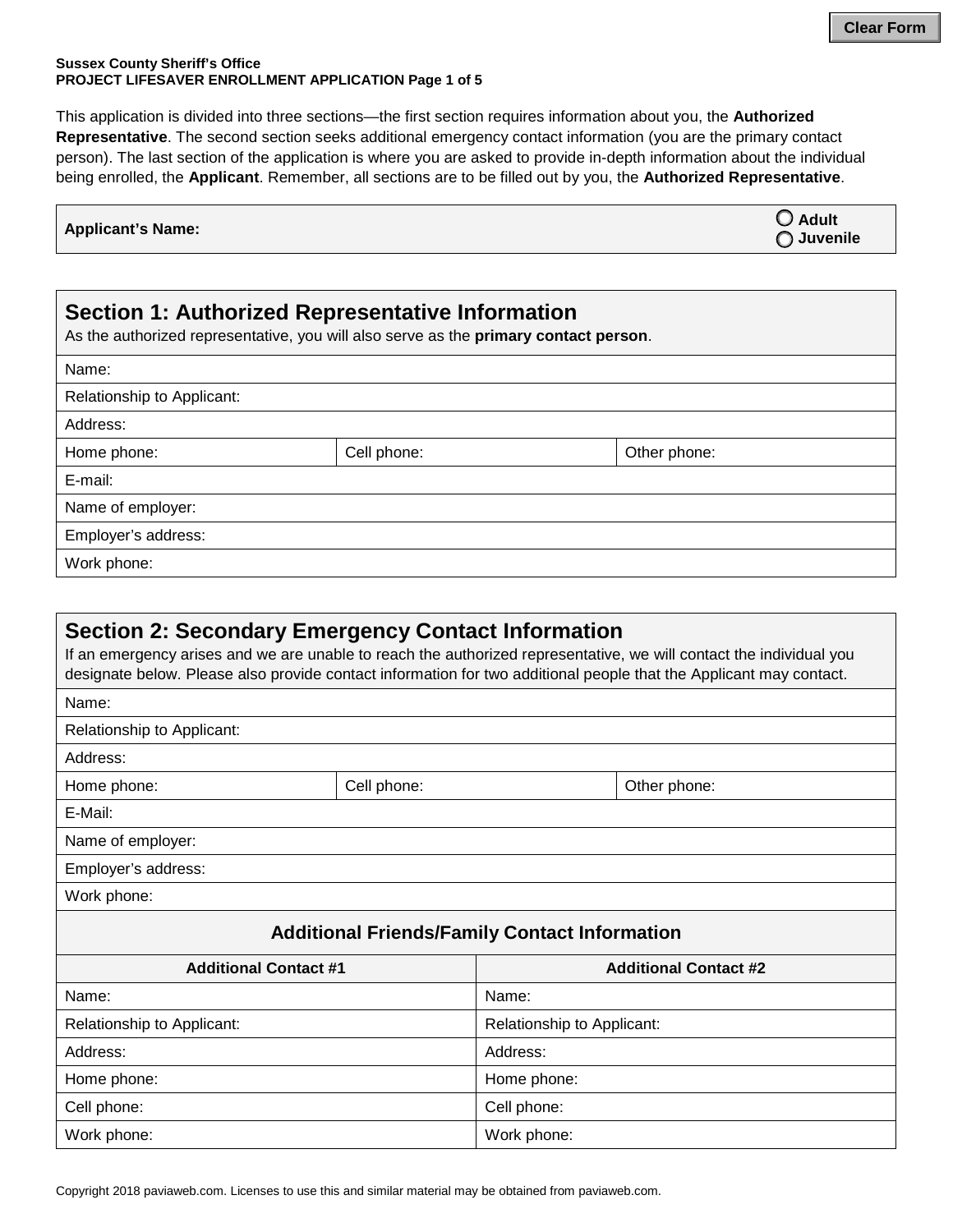#### **Applicant's Name:**

| $\mathbf{\mathsf{O}}$ Adult |
|-----------------------------|
| O Juvenile                  |

| <b>Section 3: Applicant Information</b><br>Please provide information about the person you are enrolling in Project Lifesaver. This enrollment application is being<br>utilized for both adult and juvenile enrollees so some questions will not apply to your situation. |                                                                                   |                                |          |       |                     |
|---------------------------------------------------------------------------------------------------------------------------------------------------------------------------------------------------------------------------------------------------------------------------|-----------------------------------------------------------------------------------|--------------------------------|----------|-------|---------------------|
| <b>Medical Diagnosis</b>                                                                                                                                                                                                                                                  |                                                                                   |                                |          |       |                     |
| Applicant's specific diagnosis?<br>When was this diagnosed?                                                                                                                                                                                                               |                                                                                   |                                |          |       |                     |
| <b>Address/Location Information</b>                                                                                                                                                                                                                                       |                                                                                   |                                |          |       |                     |
| Home address:                                                                                                                                                                                                                                                             |                                                                                   |                                |          |       |                     |
| Phone:                                                                                                                                                                                                                                                                    |                                                                                   | Years living at this address:  |          |       |                     |
|                                                                                                                                                                                                                                                                           | If the Applicant resides in a facility, please provide the following information: |                                |          |       |                     |
| Facility name:                                                                                                                                                                                                                                                            |                                                                                   |                                |          |       |                     |
| Address:                                                                                                                                                                                                                                                                  |                                                                                   |                                |          |       |                     |
| Phone:                                                                                                                                                                                                                                                                    |                                                                                   | Years living at this address:  |          |       |                     |
| If the Applicant attends a school or day program, please provide the following information:                                                                                                                                                                               |                                                                                   |                                |          |       |                     |
| School/Program:                                                                                                                                                                                                                                                           |                                                                                   |                                |          |       |                     |
| Address:                                                                                                                                                                                                                                                                  |                                                                                   |                                |          |       |                     |
| Phone:                                                                                                                                                                                                                                                                    |                                                                                   | Contact name at this location: |          |       |                     |
| Days/Hours attends:                                                                                                                                                                                                                                                       |                                                                                   |                                |          |       |                     |
| <b>Personal Data</b>                                                                                                                                                                                                                                                      |                                                                                   |                                |          |       |                     |
| Date of birth:<br>Current age:                                                                                                                                                                                                                                            |                                                                                   | Male<br>Sex:                   | ◯ Female | Race: |                     |
| Nickname(s):                                                                                                                                                                                                                                                              |                                                                                   |                                |          |       |                     |
| Most recent place of work:                                                                                                                                                                                                                                                |                                                                                   |                                |          |       |                     |
| Most recent occupation:                                                                                                                                                                                                                                                   |                                                                                   |                                |          |       |                     |
| Name of spouse:                                                                                                                                                                                                                                                           |                                                                                   |                                |          |       | ◯ Living ◯ Deceased |
| $\bigcirc$ Yes<br>Does the Applicant understand English?<br>$\bigcap$ No<br>If the Applicant does not understand English, what language is understood?<br>Spoken word only<br>Written and spoken                                                                          |                                                                                   |                                |          |       |                     |
| <b>Physical Description</b>                                                                                                                                                                                                                                               |                                                                                   |                                |          |       |                     |
| Height:                                                                                                                                                                                                                                                                   | Weight:                                                                           |                                | Build:   |       |                     |
| Hair color:                                                                                                                                                                                                                                                               |                                                                                   | Hair style:                    |          |       |                     |
| Facial hair:<br>Complexion:                                                                                                                                                                                                                                               |                                                                                   |                                |          |       |                     |
| $\bigcirc$ No<br>False teeth:<br>$\bigcirc$ Yes<br>Eye color:                                                                                                                                                                                                             |                                                                                   |                                |          |       |                     |
| Distinguishing marks/scars/tattoos:                                                                                                                                                                                                                                       |                                                                                   |                                |          |       |                     |
| Shape of facial features:<br>◯ Round                                                                                                                                                                                                                                      | Square<br>O                                                                       | $\bigcirc$ Other:<br>Oval      |          |       |                     |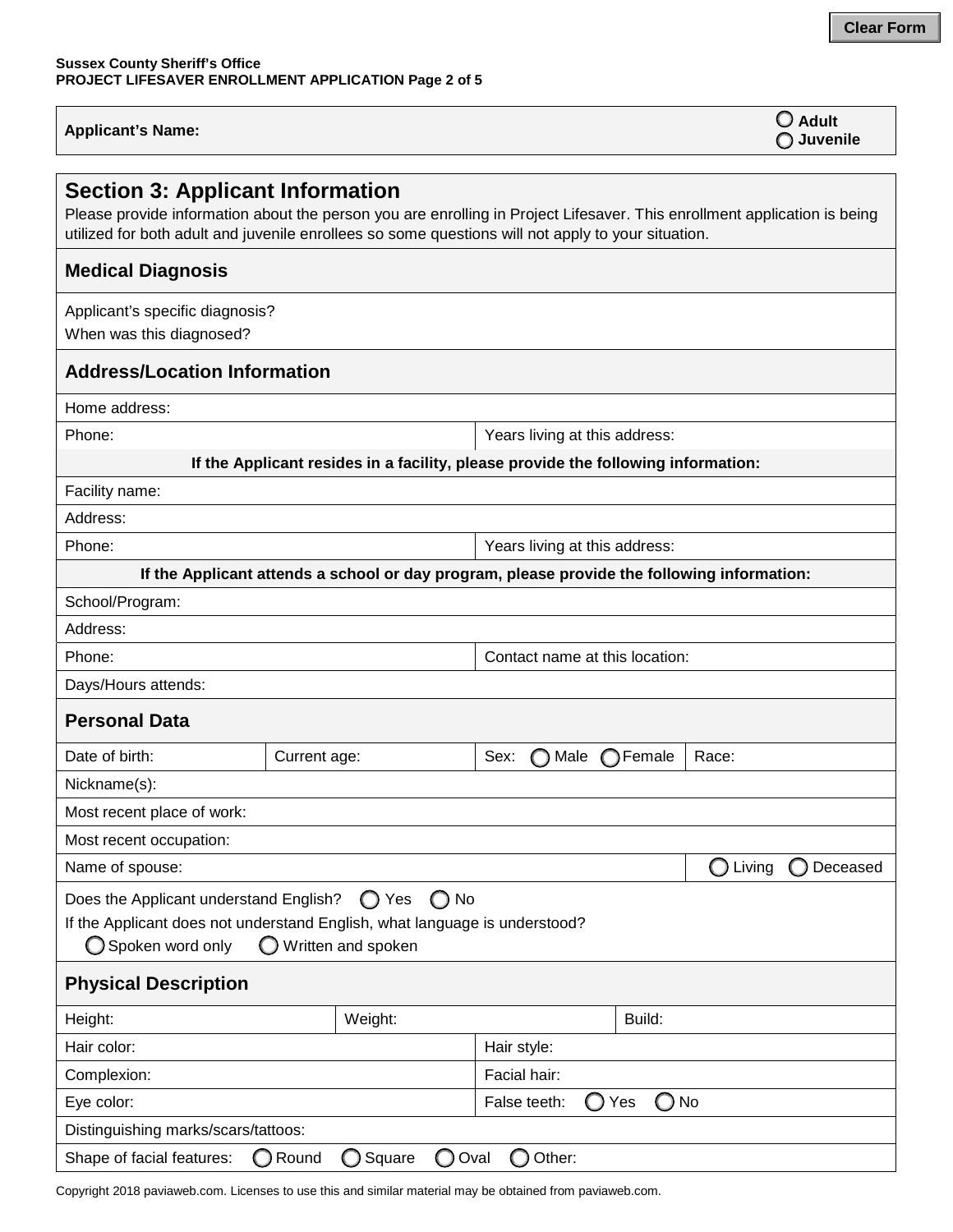#### **Sussex County Sheriff's Office PROJECT LIFESAVER ENROLLMENT APPLICATION Page 3 of 5**

## **Applicant's Name: Adult Adult Adult Adult Adult Adult Adult Adult Adult Adult Adult Adult**

**Juvenile**

| <b>Section 3: Applicant Information</b><br>Please provide information about the person you are enrolling in Project Lifesaver. This enrollment application is being<br>utilized for both adult and juvenile enrollees so some questions will not apply to your situation.                                        |
|------------------------------------------------------------------------------------------------------------------------------------------------------------------------------------------------------------------------------------------------------------------------------------------------------------------|
| General appearance:                                                                                                                                                                                                                                                                                              |
| Does the Applicant wear glasses? $\bigcirc$ Yes $\bigcirc$ No<br>Contacts? OYes ONo<br>Sunglasses? OYes ONo<br>If yes to any of the above, what style?<br>If the Applicant wears corrective eyewear, what degree of vision does he/she have without the eyewear?<br>◯ None<br>$\bigcirc$ Poor<br>$\bigcirc$ Fair |
| Does the Applicant wear a hearing aid?<br>$\bigcirc$ Yes<br>( ) No<br>If yes<br>what style?<br>Poor<br>what type of hearing does he/she have without the hearing aid?<br>◯ None<br>Fair<br>( )                                                                                                                   |
| <b>Health/Mental Health/Behavioral Information</b>                                                                                                                                                                                                                                                               |
| Physician's phone number:<br>Physician's name:<br>Physician's address:                                                                                                                                                                                                                                           |
| Any other health/medical related issues?                                                                                                                                                                                                                                                                         |
| Any known physical handicaps?                                                                                                                                                                                                                                                                                    |
| Medications taken regularly?<br>Consequences of NOT taking medications?                                                                                                                                                                                                                                          |
| Any mental health problems?<br>No<br>O<br>Yes<br>Nature:                                                                                                                                                                                                                                                         |
| $\bigcup$ Yes<br><b>No</b><br>Does the Applicant remain oriented to time and person?<br>Explain:                                                                                                                                                                                                                 |
| Does the Applicant have decreased knowledge of current events or tend to re-live events in his/her life? $\bigcirc$ Yes $\bigcirc$<br>'No<br>Explain:                                                                                                                                                            |
| Does the Applicant know his/her name?<br>No<br>Yes                                                                                                                                                                                                                                                               |
| Would the Applicant respond if being called out to by his/her name?<br>No<br>$\bigcirc$ Yes                                                                                                                                                                                                                      |
| $\bigcirc$ Yes<br>$\bigcirc$ No<br>Would the Applicant attempt to or have the ability to communicate if lost or hurt?<br>How would he/she do this?                                                                                                                                                               |
| ◯ Poor<br>$\bigcap$ Fair<br>○Good<br>Excellent<br>How would you rate the Applicant's overall ability to communicate?                                                                                                                                                                                             |
| What name does the Applicant call the family member or friend with whom they have the closest emotional attachment?<br>Relationship to Applicant:<br>Name:                                                                                                                                                       |
| $\bigcirc$ No<br>Does the Applicant recognize familiar persons and faces?<br>Yes<br>$\Box$                                                                                                                                                                                                                       |
| $\bigcirc$ No<br>Does the Applicant sometimes dress himself/herself improperly?<br>Yes<br>( )                                                                                                                                                                                                                    |
| How will the Applicant react if approached by a uniformed officer?<br>Explain:                                                                                                                                                                                                                                   |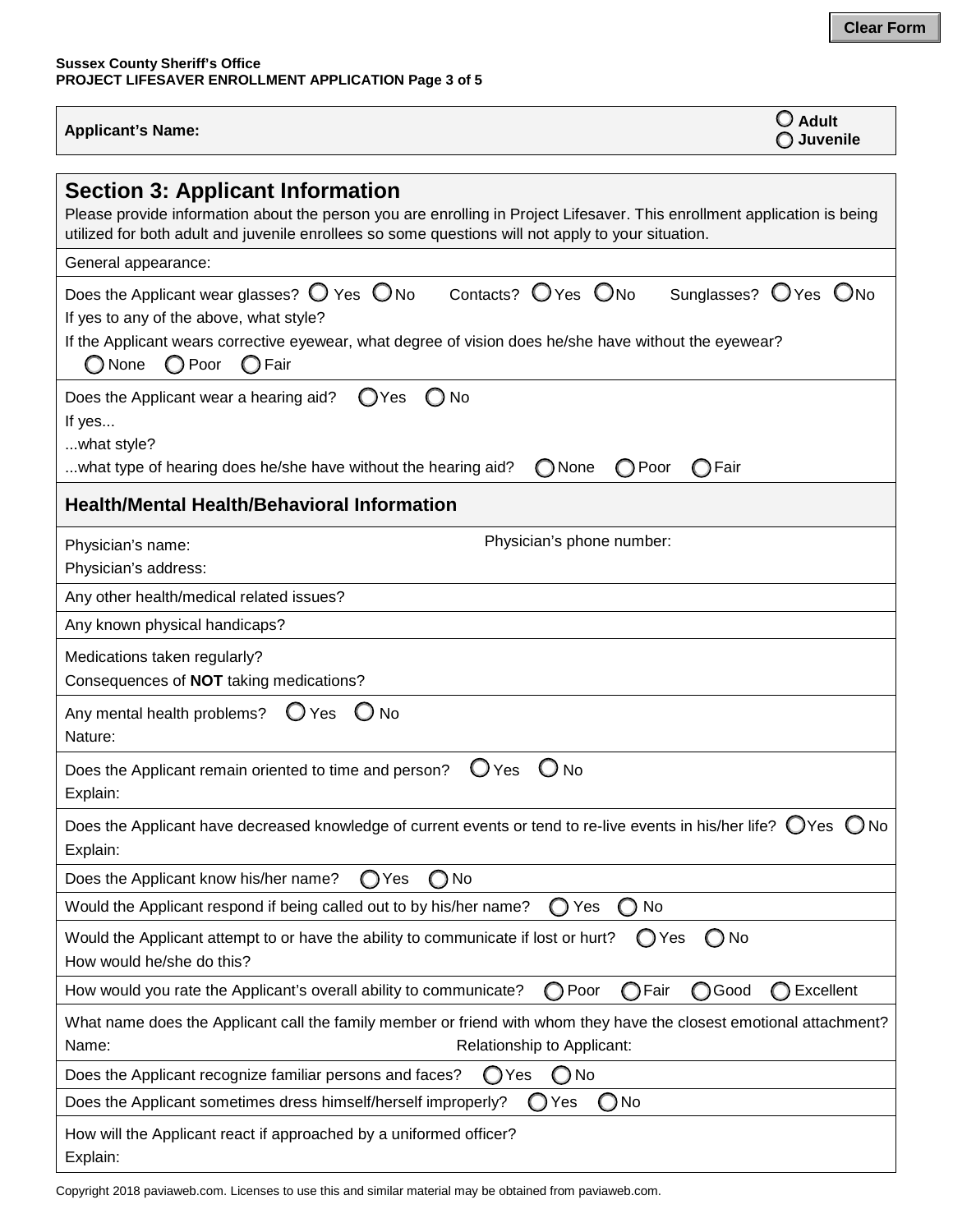#### **Sussex County Sheriff's Office PROJECT LIFESAVER ENROLLMENT APPLICATION Page 4 of 5**

| <b>Applicant's Name:</b>                                                                                                                                                                                                                                                  | $\bigcirc$ Adult<br>∩ Juvenile |
|---------------------------------------------------------------------------------------------------------------------------------------------------------------------------------------------------------------------------------------------------------------------------|--------------------------------|
|                                                                                                                                                                                                                                                                           |                                |
| <b>Section 3: Applicant Information</b><br>Please provide information about the person you are enrolling in Project Lifesaver. This enrollment application is being<br>utilized for both adult and juvenile enrollees so some questions will not apply to your situation. |                                |
| dogs<br>horses<br>shouting<br>Does the Applicant have a fear of<br>people<br>noises<br>Explain:                                                                                                                                                                           | anything else?                 |
| Do you have any suggestions for approaching Applicant and/or de-escalation techniques?                                                                                                                                                                                    |                                |
| <b>Behavioral Information</b>                                                                                                                                                                                                                                             |                                |
| $\bigcup$ Yes<br><b>No</b><br>Are the Applicant's sleep patterns irregular?<br>Explain:                                                                                                                                                                                   |                                |
| $\bigcirc$ Yes<br>$\bigcirc$ No<br>Can the Applicant travel on his/her own to familiar or favorite locations?<br>Where:                                                                                                                                                   |                                |
| $\bigcirc$ Yes<br>$\bigcirc$ No<br>Are there any locations that have a special or significant attraction to the Applicant?<br>Where:                                                                                                                                      |                                |
| If there were any prior instances of wandering, where was the Applicant found?<br>Location:                                                                                                                                                                               |                                |
| $\bigcirc$ Yes<br>$\bigcirc$ No<br>When outside, would the Applicant mostly stay on paths or roadways?<br>Would the Applicant wander into the woods?<br>No<br>$\bigcirc$ Yes<br>During the?<br>$\bigcirc$ Day<br>Э<br>()                                                  | Night<br><b>Both</b>           |
| Please provide the names and addresses of people the Applicant may head toward:                                                                                                                                                                                           |                                |
| <b>Personal Items</b>                                                                                                                                                                                                                                                     |                                |
| Does the Applicant like to carry any personal items, sentimental items, toys, purse, etc.?<br>Yes<br>Explain:                                                                                                                                                             | No                             |
| Tobacco products:<br>$\bigcap$ Yes<br>No<br>Type:<br>Matches or lighter:<br>Yes<br>No                                                                                                                                                                                     |                                |
| Candy/gum/food items:<br>$\bigcirc$ Yes<br>$\bigcirc$ No<br>Explain:                                                                                                                                                                                                      |                                |
| Description of any jewelry/watch worn:                                                                                                                                                                                                                                    |                                |
| Cane/walker:<br>Other:<br>$\bigcap$ Yes<br>$\bigcirc$ No                                                                                                                                                                                                                  |                                |
| Pocketknife, survival tools, etc.:                                                                                                                                                                                                                                        |                                |

Approximate amount of cash on hand? \$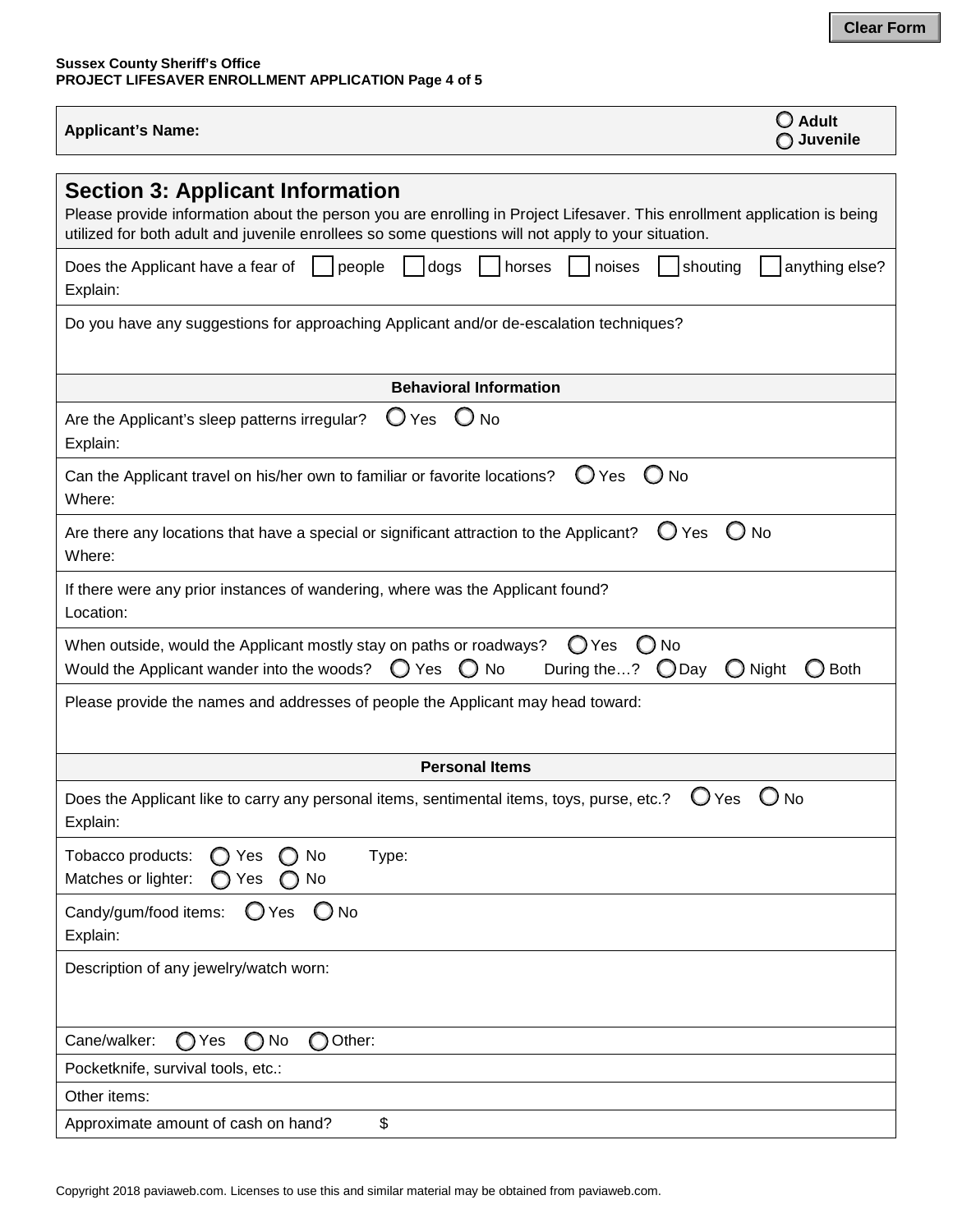**O** Adult<br>○ Juvenile

|                          | $\bigcirc$ Adult |
|--------------------------|------------------|
| <b>Applicant's Name:</b> | O Juver          |

| <b>Section 3: Applicant Information</b><br>Please provide information about the person you are enrolling in Project Lifesaver. This enrollment application is being<br>utilized for both adult and juvenile enrollees so some questions will not apply to your situation. |                                                       |
|---------------------------------------------------------------------------------------------------------------------------------------------------------------------------------------------------------------------------------------------------------------------------|-------------------------------------------------------|
| <b>Personality/Habits/Interests</b>                                                                                                                                                                                                                                       |                                                       |
| $\bigcirc$ No<br>Military experience?<br>$\bigcirc$ Yes<br>Where?                                                                                                                                                                                                         | When?                                                 |
| Hobbies/interests:                                                                                                                                                                                                                                                        |                                                       |
| General athletic interest/abilities:                                                                                                                                                                                                                                      |                                                       |
| Demeanor: $\bigcirc$ Outgoing $\bigcirc$ Quiet<br>Prefers: $\bigcirc$<br>Groups $\mathbb U$<br>Being alone                                                                                                                                                                | Talks to strangers:<br>$\bigcup$ Yes<br>$\bigcirc$ No |
| $\bigcirc$ No<br>Has the Applicant ever been in trouble with the law?<br>$\bigcirc$ Yes<br>For what?                                                                                                                                                                      |                                                       |
| Religious?<br>What faith?<br>No<br>Yes                                                                                                                                                                                                                                    | Attends regularly?<br>Yes<br>No                       |
| What does the Applicant value most?                                                                                                                                                                                                                                       |                                                       |
| Where was the Applicant born and raised?                                                                                                                                                                                                                                  |                                                       |
| Is the Applicant DANGEROUS to himself/herself or others?<br>Yes<br>No<br>( )                                                                                                                                                                                              |                                                       |
| Does the Applicant suffer from frequent personality and/or emotional changes?<br>Explain:                                                                                                                                                                                 | No<br>Yes<br>( )                                      |
| Does the Applicant suffer from delusions (see imaginary visitors or friends, talk<br>to his/her own reflection in the mirror, imagine that his/her spouse is an imposter, etc.)?<br>Explain:                                                                              | $\bigcirc$ No<br>◯ Yes                                |
| Additional relevant information about the Applicant:                                                                                                                                                                                                                      |                                                       |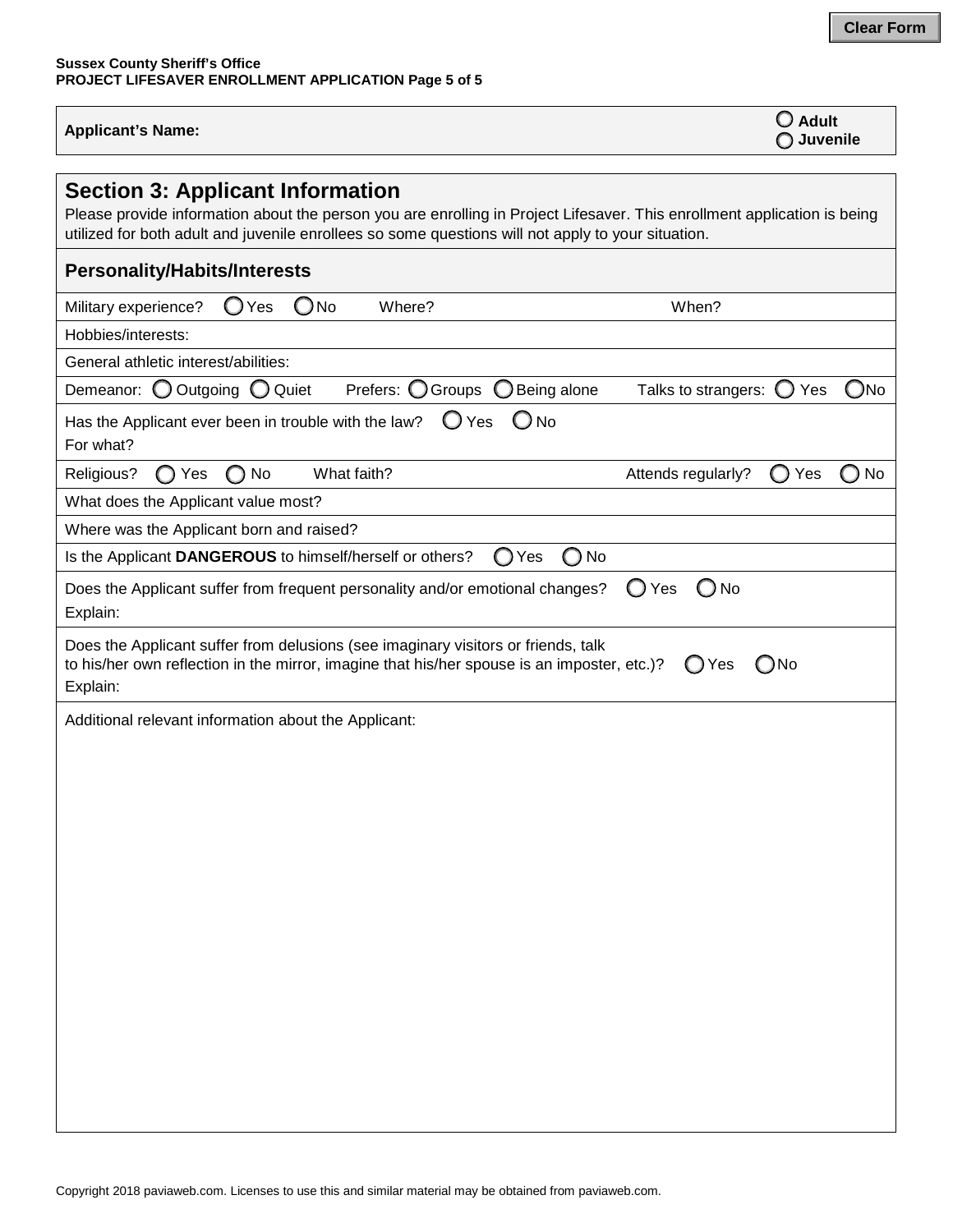| and between the SUSSEX COUNTY SHERIFF'S OFFICE (hereinafter the "SCSO"), and |                                   |
|------------------------------------------------------------------------------|-----------------------------------|
|                                                                              | (AUTHORIZED REPRESENTATIVE) whose |
| address is                                                                   | for                               |
|                                                                              | (APPLICANT).                      |

WHEREAS, the SCSO serves the community through the efforts of volunteer members who perform benevolent, humanitarian, and charitable services, principally air and ground search and rescue and disaster relief; and,

WHEREAS, the SCSO is undertaking a program for search and rescue using electronic signaling devices as an aid in searching for lost persons who suffer in one form or other from diminished mental capacity or other disability; and,

WHEREAS, the SCSO is under no legal or other duty to provide such a search system to persons suffering from such diminished capacity or disability; and,

WHEREAS, the SCSO does not act as an agent, representative, or surrogate for any other person, body, or legal entity in undertaking the program, and neither obligates nor is able to obligate any other person, body, or legal entity by undertaking such program; and,

WHEREAS, the AUTHORIZED REPRESENTATIVE named herein is empowered, able, and authorized to act in the name of and on behalf of the person named in Section 1 below; and,

WHEREAS, the AUTHORIZED REPRESENTATIVE desires to participate for the benefit of the person named in Section 1 below in the program being undertaken:

## **THEREFORE:**

IN CONSIDERATION OF THE MUTUAL PROMISES MADE HEREIN, the above parties agree:

- 1. The SCSO agrees to furnish to the AUTHORIZED REPRESENTATIVE named above for the use and benefit of the contract of the contract of the contract of the contract of the contract of the contract of the contract of the contract of the contract of the contract of the contract of the contract of the contract of the Lifesaver Locating System consisting of a wrist band transmitter (BRACELET) or its equivalent together with monitoring, response and tracking services appropriate and necessary for the use of such equipment.
- 2. The monthly maintenance fee of \$10.00, payable to the SCSO on or before the 10th (tenth) day of each month, **is being waived at this time**.
- 3. It is the duty of the AUTHORIZED REPRESENTATIVE to immediately notify the SCSO's Communications Center in the event the APPLICANT is discovered missing from the AUTHORIZED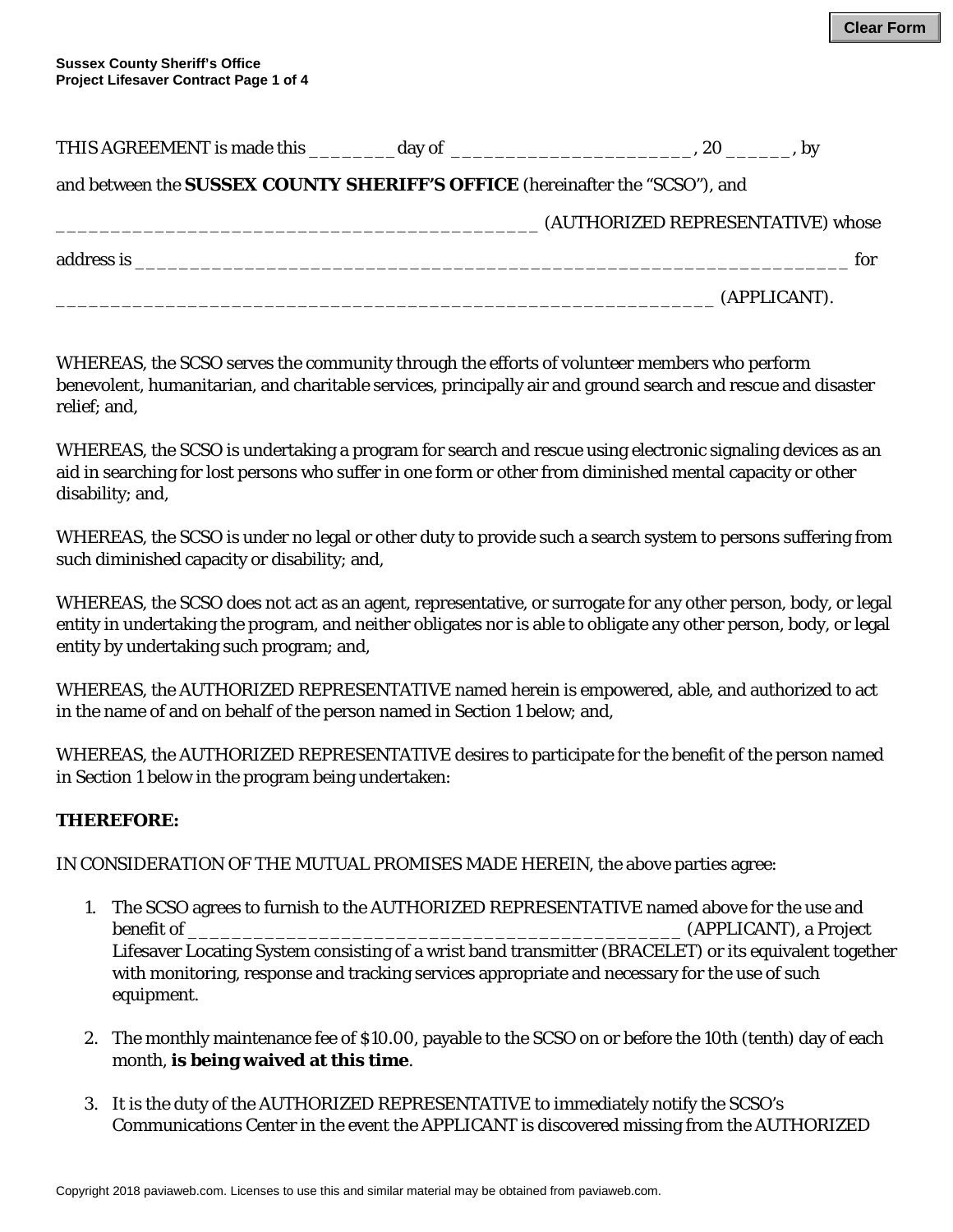REPRESENTATIVE'S care or the care of any school, day program or facility in which the APPLICANT attends or resides.

- 4. In the event that the Project Lifesaver Locating System BRACELET is no longer needed by the APPLICANT, the SCSO is to be notified immediately so that said BRACELET can be removed and the APPLICANT will be removed from the Project Lifesaver Program.
- 5. If the Project Lifesaver Locating System BRACELET is lost and all attempts by the SCSO to locate the BRACELET have been exhausted, the AUTHORIZED REPRESENTATIVE shall reimburse the SCSO the cost of said BRACELET.
- 6. It is expressly understood and agreed that the SCSO and/or designated agency is responsible for the routine maintenance of the Project Lifesaver Locating System equipment provided hereunder; however, the SCSO and/or designated agency is NOT responsible in any respect for technical failure due to manufacturing or material defects of the equipment provided. The APPLICANT and AUTHORIZED REPRESENTATIVE agree to cooperate with the SCSO and/or designated agency to facilitate routine maintenance. Should the APPLICANT and/or AUTHORIZED REPRESENTATIVE fail to cooperate with the terms of routine maintenance, the contract may be terminated.
- 7. It is expressly understood and agreed that the SCSO makes no warranties of any kind with regard to the equipment described herein, the operation or effectiveness of the equipment described herein, the fitness or suitability of the equipment described herein for a particular purpose, or the merchantability of the equipment described herein. In addition, the SCSO is not responsible for any failure of the telephone pager system used for emergency messages or alerts. Telephone systems and pager systems fail to perform or underperform from time to time. The SCSO make no warranties of any kind with regard to telephone or pager systems used in the program. In the event of failure of the Project Lifesaver Locating System equipment described herein, the SCSO will attempt to replace or repair such equipment at its option, upon being notified of the need for such service.
- 8. It is understood that the SCSO shall retain all title and interest in said equipment, and in no way does the AUTHORIZED REPRESENTATIVE or APPLICANT acquire any title in said equipment.
- 9. Except as otherwise provided in Section 6 above, this agreement may be terminated at the option of either party upon thirty (30) days written notice to the other party.
- 10. The AUTHORIZED REPRESENTATIVE expressly acknowledges and agrees that the Project Lifesaver Locating System equipment is NOT intended to replace the care, monitoring, attention, and oversight to be provided by the AUTHORIZED REPRESENTATIVE to the APPLICANT. The AUTHORIZED REPRESENTATIVE, on behalf of the APPLICANT, accepts the use of the Project Lifesaver Locating System equipment and the services described above with the understanding that the Project Lifesaver Locating System equipment and services are intended to be merely an additional and ancillary (supplemental) tool providing an extra means of locating the APPLICANT in the event that the APPLICANT is discovered missing.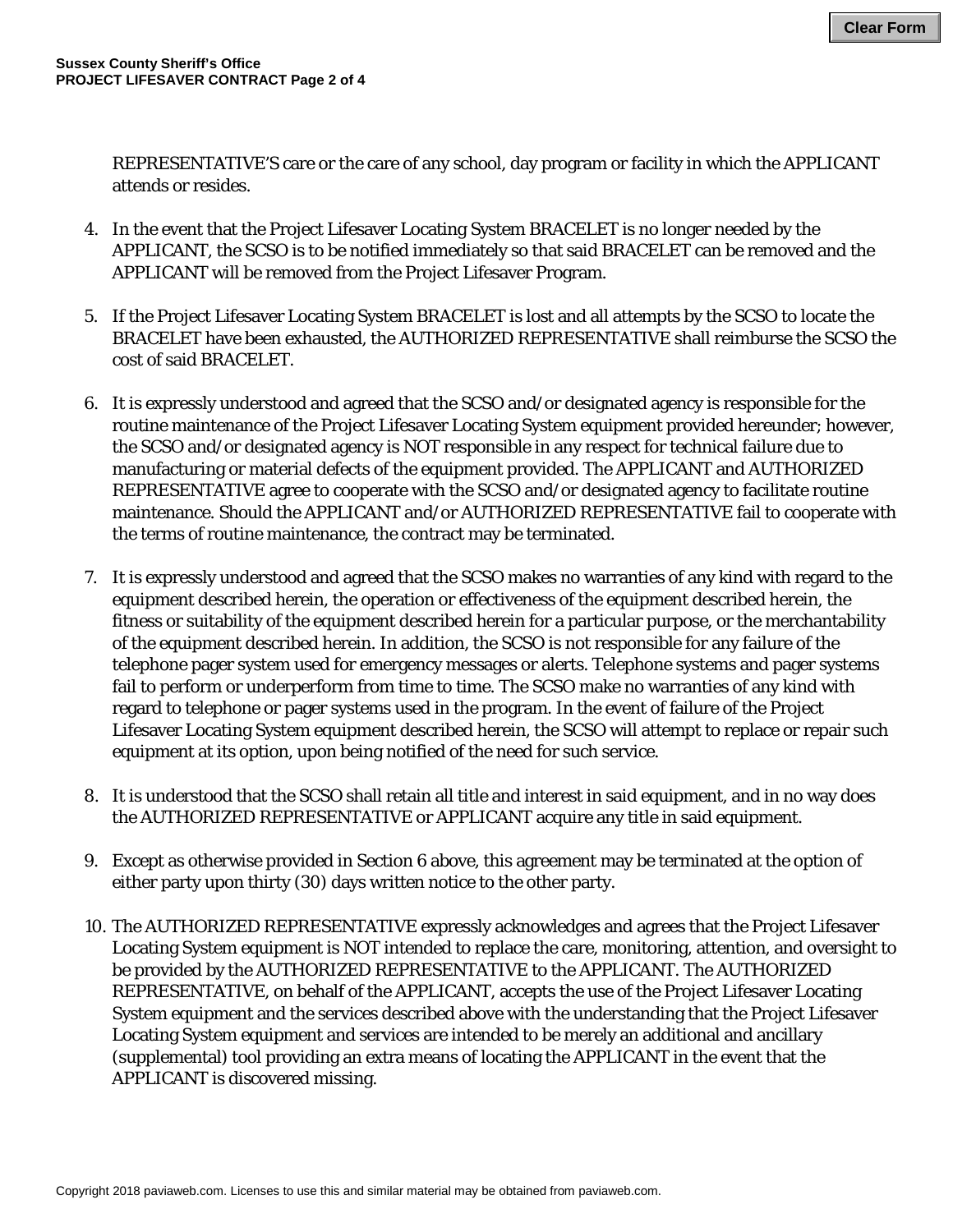### 11. **NOTICE: READ SECTION 11 VERY CAREFULLY! DO NOT SIGN THIS CONTRACT UNLESS YOU UNDERSTAND THIS SECTION. SECTION 11 WAIVES IMPORTANT LEGAL RIGHTS AND CLAIMS. IT IS RECOMMENDED THAT YOU CONSULT YOUR OWN ATTORNEY BEFORE SIGNING THIS CONTRACT.**

#### \_\_\_\_\_\_\_\_\_\_\_\_\_\_\_\_\_\_\_\_\_\_\_\_\_\_\_\_\_\_\_\_\_\_, the AUTHORIZED REPRESENTATIVE, on

its/his/her own behalf and on behalf of the APPLICANT, hereby **releases** from all liability and waives any and all claims against the County of Sussex, the SCSO, and any and all sponsors and financial contributors to the Project Lifesaver Program (including, without limitation, Novartis Pharmaceuticals Corporation), including their collective employees, agents and professionals, (the foregoing parties are hereinafter collectively referred to as the "Released Parties") from any and all claims, damages, costs (including attorneys' fees) and losses, liability and the like ("Claims") arising from any failure of the Project Lifesaver Locating System equipment or any failure of the SCSO, of whatever sort, kind, or nature, regarding the performance and fulfillment of the monitoring, response, and tracking services described in Section 1 above, or any other ends for which this agreement is made.

The Released Parties shall not be held responsible for any failure, delay, default, interruption, stoppage, or interference or any other failure of any kind, manner, or nature regarding the performance of the equipment or services under this contract.

\_\_\_\_\_\_\_\_\_\_\_\_\_\_\_\_\_\_\_\_\_\_\_\_\_\_\_\_\_\_\_\_\_\_, the AUTHORIZED REPRESENTATIVE, on its/his/her own behalf and on behalf of the Applicant, hereby agrees to release, defend, indemnify and hold harmless the Released Parties from any and all Claims whether by AUTHORIZED REPRESENTATIVE or APPLICANT, or on AUTHORIZED REPRESENTATIVE'S OR APPLICANT'S behalf, or by others, even if such claim is false or fraudulent, and regardless of who the parties may be.

\_\_\_\_\_\_\_\_\_\_\_\_\_\_\_\_\_\_\_\_\_\_\_\_\_\_\_\_\_\_\_\_\_\_, the AUTHORIZED REPRESENTATIVE, on its/his/her own behalf and on behalf of the Applicant, hereby releases from all liability and waives any and all claims against the Released Parties associated with the SCSO in conducting the program involving the use of the Project Lifesaver Locating System equipment and the provision of said services described herein. Such parties named in this paragraph shall be released and held harmless to the full extent and in every manner identified in Section 11 regarding the SCSO.

It is expressly understood and agreed that the releases and waiver of claims set forth in this Section 11 and herein made by the Authorized Representative and Applicant are a material inducement and are in consideration for the SCSO to enter into this Agreement.

- 12. **Liquidated Damages and Limitation of Liability**: In any lawsuit under this contract, the maximum liability under any circumstances of the SCSO, and any other person(s) and/or entity(s) named in Section 11 shall be limited to the amounts of the monthly maintenance fee already paid by the AUTHORIZED REPRESENTATIVE to the SCSO.
- 13. The AUTHORIZED REPRESENTATIVE understands and agrees that the SCSO makes no warranties, guarantees, assurances, or promises of any kind as to the effectiveness or success of the tracking services provided herein, or of any search or searches undertaken utilizing the Project Lifesaver Locating System or other electronic equipment used during the term of this contract or program.